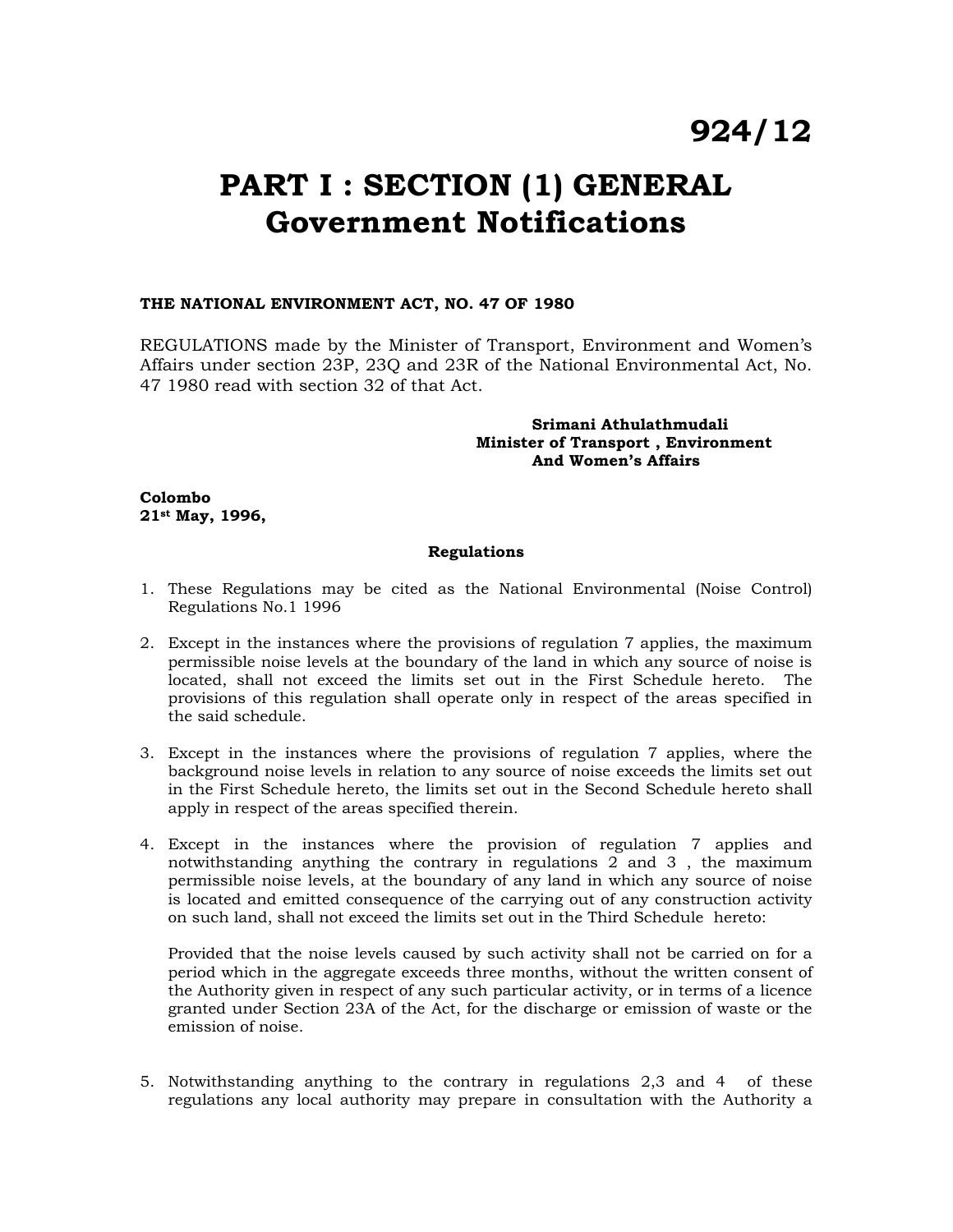noise zone map covering the area of authority of such local authority. Any noise zone map so prepared shall on completion be approved by the Authority. Any noise zone map so prepared and approved may be amended from to time.

- 6. Where the Authority approves any noise zone map in terms of regulation 5, it shall, by Notification published in the Gazette inform the public of such approval. With effect from the date of such Notification, regulations 2,3 and 4 of these regulations shall cease to apply within the area of authority of the respective local authority to which such noise zone map applies, and regulation 7 shall thereupon apply to the area covered by such noise zone map.
- 7. Where a noise zone map has been prepared and approved by the Authority in terms of regulation 6
	- a The maximum permissible noise levels at the boundary of the land in which any source of noise is located shall not exceed the limits set out in the Fourth Schedule hereto, within the respective areas specified in the said Schedule, and which are demarcated on a noise zone map published under regulation 6.
	- b where the background noise levels in relation to any source of noise exceeds the limits set out at the Fourth Schedule hereto, the limits set out in the Fifth Schedule hereto shall apply within the respective areas specified therein, and which are demarcated on a noise zone map published under regulation 6.
	- c notwithstanding anything to the contrary in regulations 7 (a) and (b) maximum noise levels at the boundary of any land in which any source of noise is located and emitted in consequence of any construction activity, shall not exceed the limits set out in the Sixth Schedule hereto within the areas specified therein, and which are demarcated on a noise zone map published under regulation 6.
- 8. Noise level measurements procedure, shall be in accordance with the criteria set out in the Seventh Schedule hereto.
- 9. The equipment used for noise level measurement shall be in accordance with the specifications set out in the Eighth Schedule hereto.
- 10. In these Regulations:-

"A-weighted" means a process of automatic adjustments made to the out put of the Sound sensor in a sound level meter, so that the reading of the meter takes into account the frequency characteristics of the human ear:

"Act" means the National Environmental Act, No 47 of 1980:

"Authority" means the Central Environmental Authority established under the Act:

"background noise level" means the A-weighted sound pressure level of the residual noise in decibels exceeded for 90% of a given time interval:

"commercial area" means any area which consists predominantly of commercial buildings such as shops and offices, depicted in a noise zone map:

"day time" from 06.00 hours to 18.00 hrs, except of the purposes of the Third and the Sixth Schedule hereto, where it means 06.00 hours to 21.00 hours: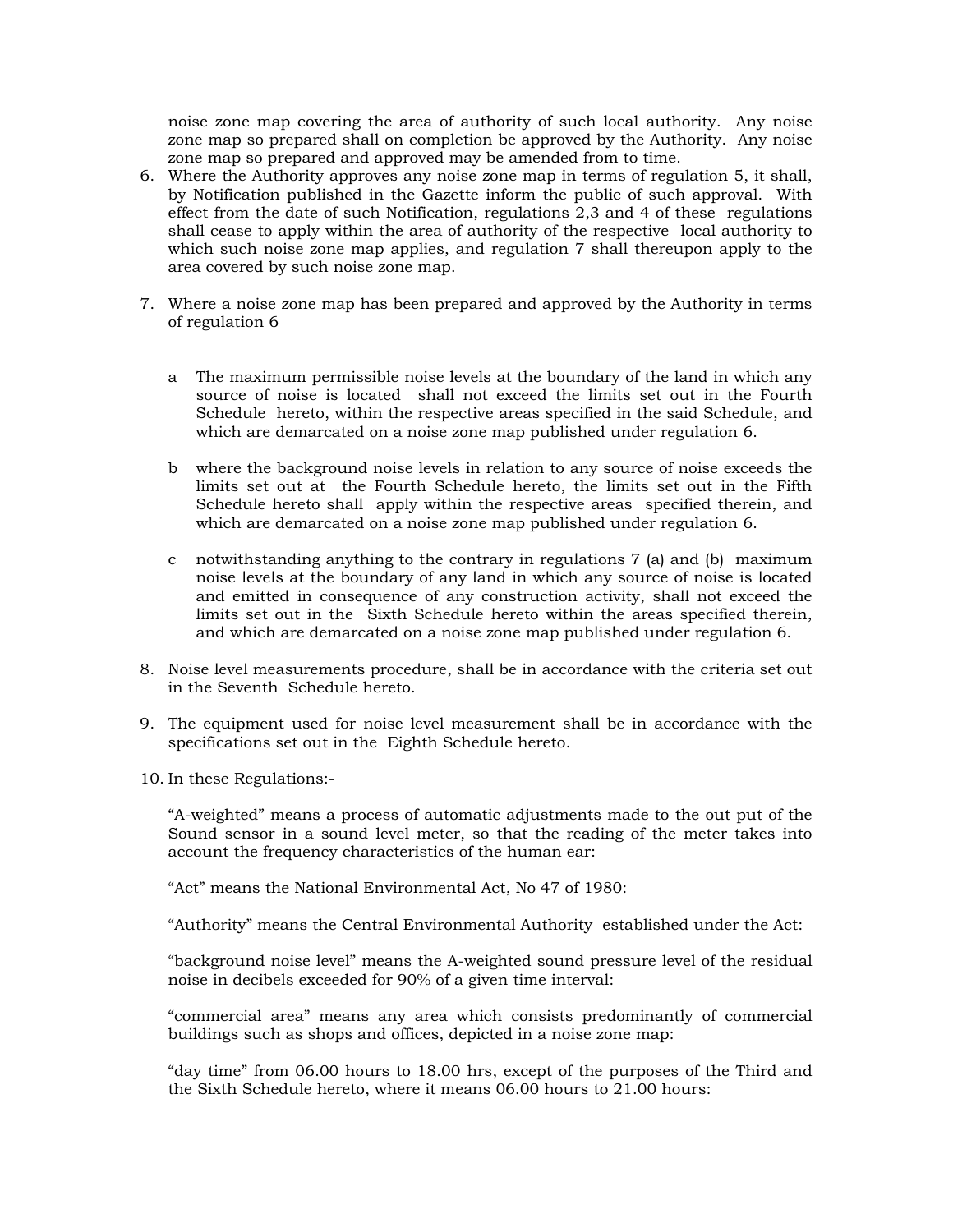"IEC" means the International Electro technical Standardization

"Industrial area" means any area which consists predominantly of industries and manufacturing establishments, depicted in a noise zone map

"ISO" means the International Oranization for Standardization.

" $LA_{eq}$  "T"means the equivalent continuous, A-weighted sound pressure determined over a time interval T(in dB)

"local authority" means a Pradeshiya Sabha, Urban Council or Municipal Council and includes any authority created and established by or under any written law to exercise, perform and discharge powers, duties and functions corresponding to or similar to the powers, duties and functions exercised, performed and discharged by any such institution.

"mixed residential area" means an area consisting of residences and commercial establishments, depicted in a noise zone map .

"night time" means from 18.00 to 06.00 hours except for the purposes of the Third Schedule and the Sixth Schedule hereto where it means 21.00 hours to 06.00 hours.

"Noise sensitive area" includes any area in which a courthouse, hospital, public library, school, zoo sacred area and areas set a part for recreation or environmental purposes are depicted in a noise zone map;

"Noise zone map" means a survey map or plan of the whole or any part of the area of authority of any Local Authority demarcating such area into rural residential, urban residential , commercial, industrial and noise sensitive areas and clearly identifying the metes and bounds and prepared to a scale of 1:10.000 in Pradeshiya Sabha areas and to a scale of 1:5000 in Urban or Municipals Council areas or to any other scale as may from time to time be stipulated by the Authority;

"Residual noise" means the ambient noise remaining at a given position in a given situation when the specific noise source is suppressed to such a degree that it does not contribute to the ambient noise;

"Rural residential area" means an area located within any area consisting predominantly of residences, depicted in a noise zone map:

"Urban residential area" means an area located within any build up area consisting predominantly of residences, and which are depicted in a noise zone map.

For the purposes of Schedules I and II : -

"Low noise area" means an area located within any Pradeshiya Sabha area.

"Medium noise area" means an area located within any Municipal Council or Urban Council area:

"High noise area" means any export processing zone established by the Board of Investment or industrial estates approved under Part IV C of the National Environmental Act: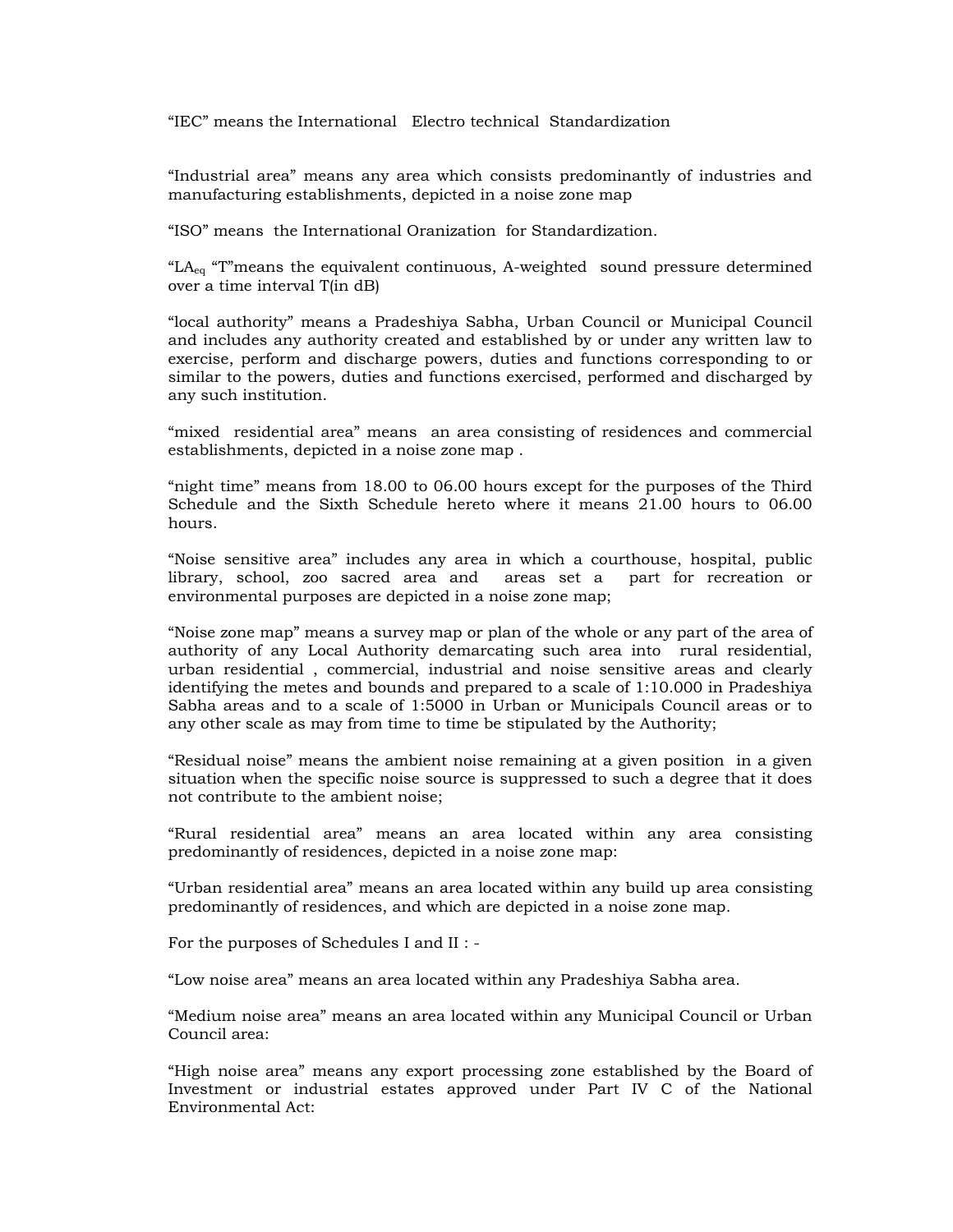"Silent Zone means the area covered by a distance of 100 meters from the boundary of a courthouse, hospital, public library, school, zoo, sacred areas and areas set apart for recreation or environmental purposes.

#### **SCHEDULE I (Regulation 2)**

Maximum Permissible Noise Levels at Boundaries in La<sub>eq</sub> T

Area Laeq T

| Day Time | Night Time |
|----------|------------|
| 55       | 45         |
| $63*$    | 50         |
| 70       | 60         |
| 50       | 45         |
|          |            |

\*Provided that the noise level should not exceed 60 dB (A) inside existing houses, during day time.

### **SCHEDULE II**

#### **(Regulation 3)**

The following noise levels will be allowed where the background noise level exceed or is marginal to the given levels in Schedule I

| (a)            | For low noise areas in which the background noise level     | Measured Background                            |
|----------------|-------------------------------------------------------------|------------------------------------------------|
|                | exceed or is marginal to the given level                    | Noise Level $+3dB(A)$                          |
| (b)            | For medium noise areas in which the background noise        | Measured Background                            |
|                | level exceeds or is marginal to the given level             | Noise Level $+3dB(A)$                          |
| $\circledcirc$ | For silent zone in which the background noise level exceeds | Measured Background                            |
|                | or is marginal to the given level                           | Noise Level $+3$ dB(A)                         |
| (d)            | For high noise areas in which the background noise level    |                                                |
|                | exceeds or is marginal to the given level                   |                                                |
|                | (i) For day time                                            | Measured Background<br>Noise Level $+5$ dB (A) |
|                | (ii) For night time                                         | Measured Background<br>Noise Level $+3$ dB (A) |

The above maximum noise levels should be maintained inside the boundary of the land, in which the source noise is located.

## **SCHEDULE III**

(Regulation 4)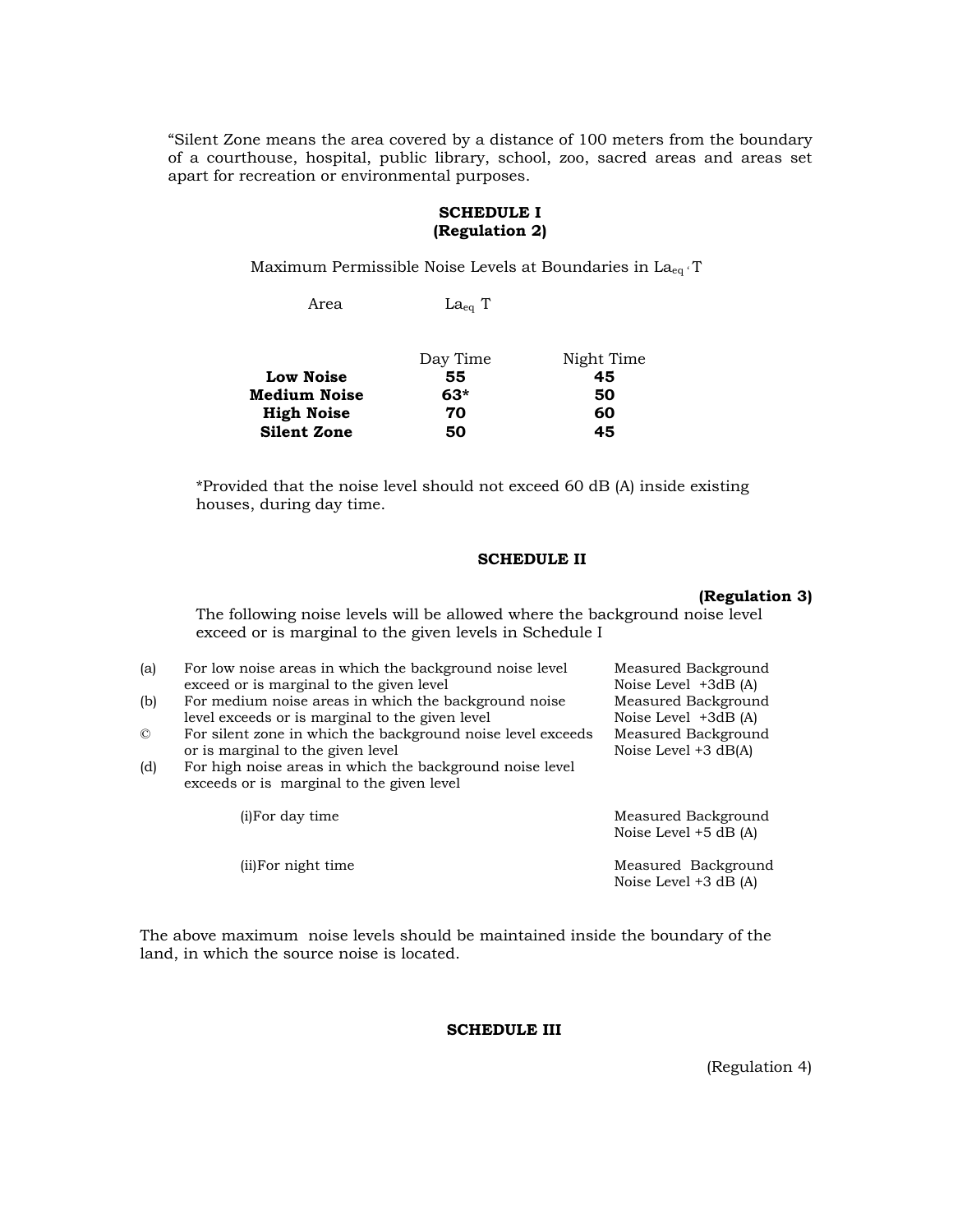Maximum permissible Noise Levels at Boundaries of the land in which the source of noise is located in  $La_{eq'}$ , T, for construction activities.

**75** 

## Laeq', T

**50** 

#### **Day Time Night Time**

**SCHEDULE IV** 

(Regulation 7 (a))

Maximum permissible Noise Levels at Boundaries in  $L_{A_1}$ , for industrial activities .

|                        | $L_{Aeq}$ $T$ |            |
|------------------------|---------------|------------|
| Areas                  |               |            |
|                        | Day Time      | Night time |
| Rural Residential Area | 55            | 45         |
| Urban Residential Area | 60            | 50         |
| Noise Sensitive Area   | 50            | 45         |
| Mixed Residential      | 63            | 55         |
| Commercial Areas       | 65            | 55         |
| Industrial Area        | 70            | 60         |
|                        |               |            |

#### **SCHEDULE V**

(Regulation 7 (b) )

The following noise levels will be allowed in places where the background noise levels exceed or is marginal to the given levels in Schedule I

- (a) For rural residential areas in which the background noise level exceeds or is marginal to the given level
- (b) For noise sensitive areas in which the background noise level exceeds or is marginal to the given level
- (c) For noise sensitive areas in which the background noise level exceeds or is marginal to the given level
- (d) For mixed residential or commercial areas in which the background noise level exceed or is marginal to the given level

Measured Background Noise Level +3dB (A) Measured Background Noise Level +3dB (A) Measured Background Noise Level +3 dB(A)

(i) For day time **Measured Background** Noise Level +5 dB (A)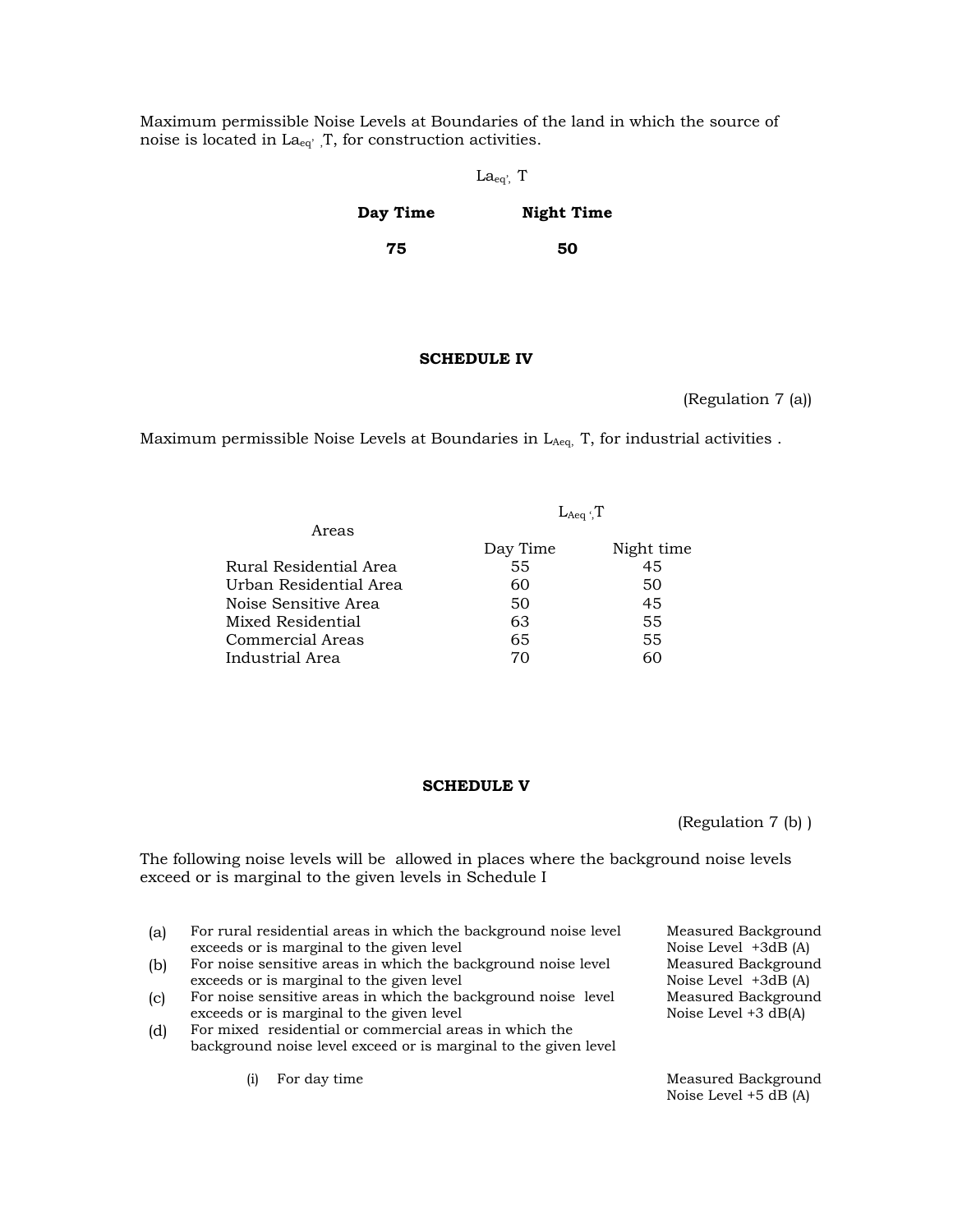|     | (iij) | For night time                                                                                        | Measured Background<br>Noise Level $+3$ dB (A) |
|-----|-------|-------------------------------------------------------------------------------------------------------|------------------------------------------------|
| (e) |       | For industrial areas in which the background noise level<br>exceeds or is marginal to the given level |                                                |
|     | (i)   | For day time                                                                                          | Measured Background<br>Noise Level $+5$ dB (A) |
|     | (11)  | For night time                                                                                        | Measured Background<br>Noise Level +3 dB (A)   |

**SCHEDULE VI** 

(Regulation 7 (c)

Area L<sub>Aeq</sub> ', T

|                                 | Day Time | <b>Night Time</b> |
|---------------------------------|----------|-------------------|
| Industrial / commercial         |          | 60                |
| Urban / Rural/Mixed Residential | 65       | 56                |

## **SCHEDULE VII**

(Regulation 8)

1. Measurement Procedure:

Environment noise level measurements should be carried out generally in accordance with the methods laid down either in 150 1996 (Parts 1,2,3) and BS 4142:1990. The specific noise level shall be determined by measurement, or by a combination of measurements and calculations as given in B 5 4142:1990.

- 2. Measurement Time Interval:
	- a. Each measurement time shall be chosen so that all significant variations of noise emission and transmission are covered.
	- b. Each measurement time shall not exceed one (1) hour during the day time, and five (5) minutes during night time, for industrial areas.